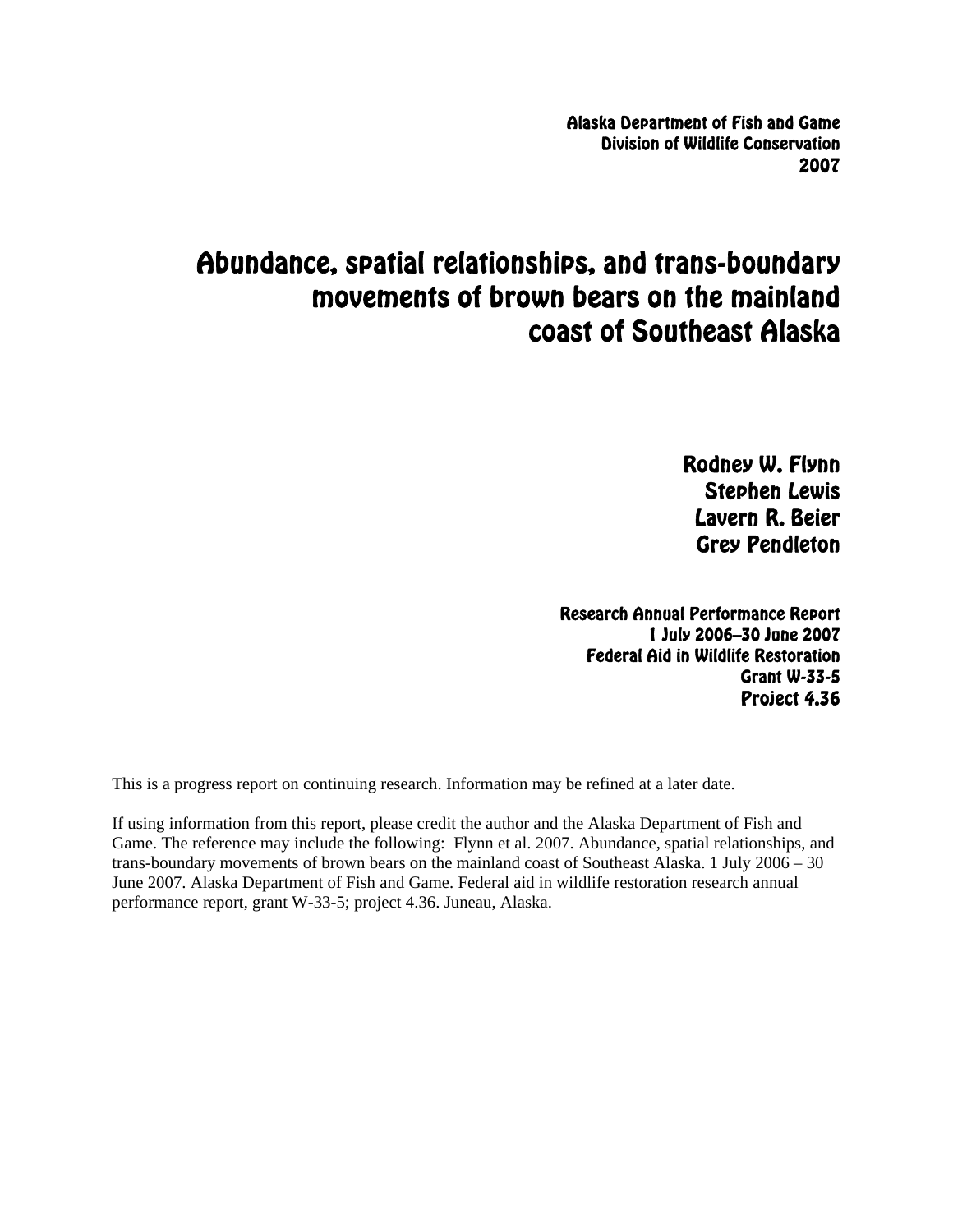## **FEDERAL AID ANNUAL RESEARCH PERFORMANCE REPORT**

**PROJECT TITLE:**Abundance, spatial relationships, and trans-boundary movements of brown bears on the mainland coast of Southeast Alaska

**PRINCIPAL INVESTIGATOR:** Rodney W. Flynn, Coauthors: Stephen Lewis, LaVern R. Beier, and Grey Pendleton

**COOPERATORS:** U. S. Fish and Wildlife Service, U. S. Forest Service

**FEDERAL AID GRANT PROGRAM:** Wildlife Restoration

**GRANT AND SEGMENT NR.:** W-33-5

**PROJECT NR.:** 4.36

**WORK LOCATION:**Mainland coast of Southeast Alaska from the Stikine River to the Misty Fiords National Monument, including the drainage of the Unuk River

**STATE:** Alaska

**PERIOD:**1 July 2006 – 30 June 2007

#### **I. PROGRESS ON PROJECT OBJECTIVES**

OBJECTIVE 1: Provide project supervision for brown bear studies on the mainland coast, including the preparation of budgets, the planning of field and office activities, data analysis, and report preparation.

This project was initiated in 2005. Previous work was done under contract with the U. S. Fish and Wildlife Service and the U. S. Forest Service. Progress on the project's study objectives proceeded as planned. Field work for summers 2005 and 2006 were organized and completed successfully. All data have been compiled and stored for future analyses. Annual progress reports have been prepared and submitted to funding agencies (U. S. Fish and Wildlife Service and U. S. Forest Service) as required.

**Objective 2:** Study brown bear movement patterns.

Altogether, 36 individual brown bears have been captured and 33 GPS collars deployed on them. Fourteen GPS collars deployed in 2004 and 2005 have been retrieved, the data downloaded, and the location information summarized. We were unable to retrieve 3 GPS collars because the collars released in difficult terrain and VHF transmitters failed prematurely. One of these collars released in Canada and 2 released in Misty Fjords National Monument Wilderness. Additionally, 1 collar did not release as scheduled and the VHF signal from 1 collar was never located.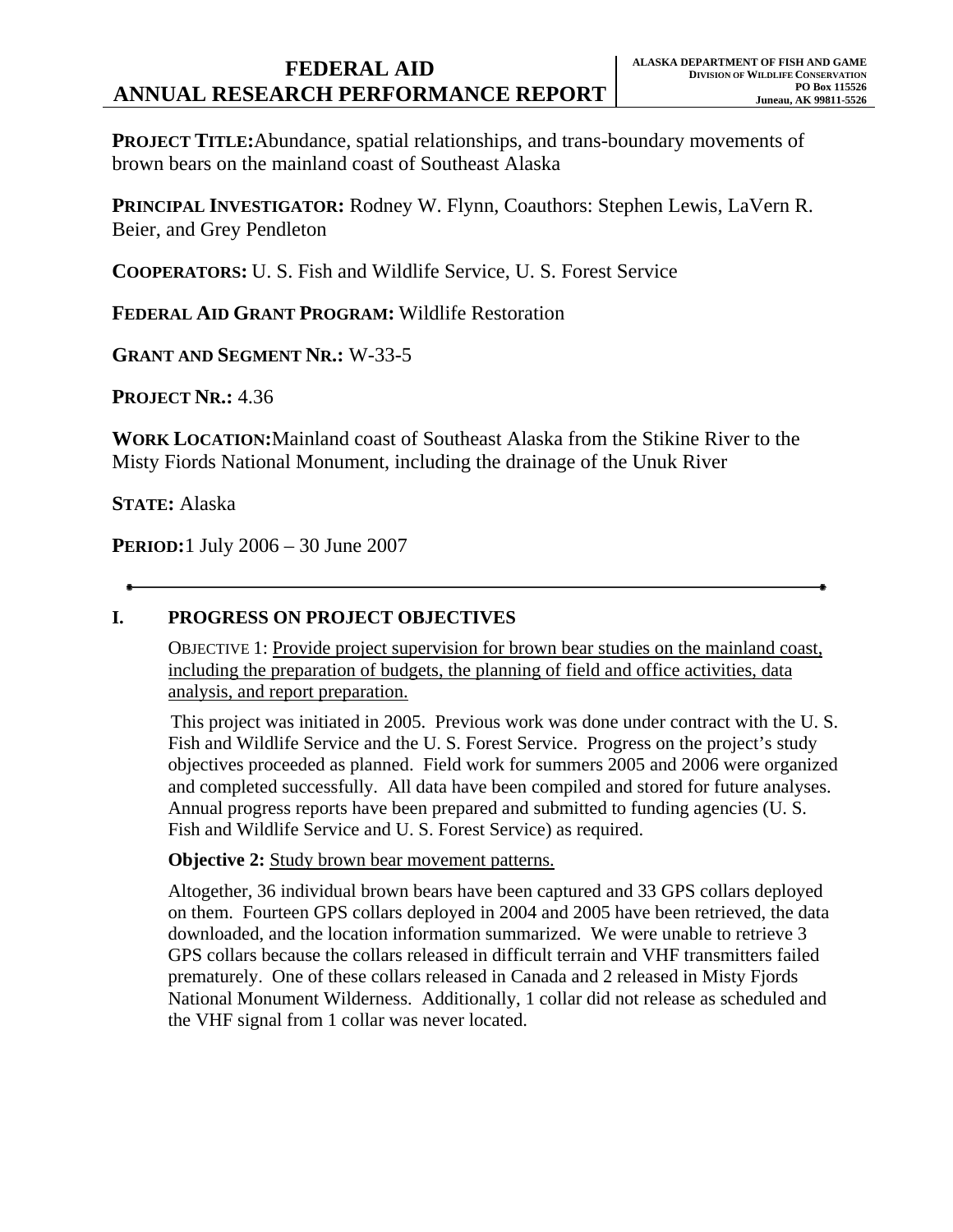#### **II. SUMMARY OF WORK COMPLETED ON JOBS IDENTIFIED IN ANNUAL PLAN THIS PERIOD**

OBJECTIVE 1: Provide project supervision for brown bear studies

JOB/ACTIVITY A: Prepare annual plan for field work.

The annual work plan was completed and submitted. Progress on the project's study objectives proceeded as planned. Field work for summer 2006 was organized and completed successfully.

JOB/ACTIVITY B: Compile, organize, and analyze field data using appropriate methods.

We retrieved 10 GPS radiocollars and failed to retrieve two others. Two GPS collar did not release as scheduled. One of these bears was eventually shot by a hunter in May 2007 and the collar retrieved. The VHF signal from another collar was never heard again. We suspect that this collar released outside of our study area because a collared brown bear had been seen in the Iskut River valley across the border in Canada earlier in the summer of 2006. Data from the retrieved GPS collars were downloaded, organized, and summarized. All files were converted to geodatabases using ArcMap GIS software. Home ranges for 8 brown bears were plotted and maximum distances moved were calculated.

JOB/ACTIVITY C: Prepare reports as required by other funding sources and manuscripts for professional journals.

An annual progress report was prepared and submitted on May 1, 2007 to the other funding agencies - the U. S. Fish and Wildlife Service and U. S. Forest Service.

#### OBJECTIVE 2: Study brown bear movement patterns.

JOB/ACTIVITY A: Deploy GPS collars on 10 brown bears in the study area.

We captured 5 (3 males and 2 females) brown bears in the Bradfield Canal portion of the study area and 6 female brown bears in Unuk River drainage. We deployed GPS collars on the 10 adults.

JOB/ACTIVITY B: Retrieve collars at the end of the data collection period.

We retrieved 10 GPS radiocollars that had been deployed in 2005.

### **III. ADDITIONAL FEDERAL AID-FUNDED WORK NOT DESCRIBED ABOVE THAT WAS ACCOMPLISHED ON THIS PROJECT DURING THIS SEGMENT PERIOD**

None.

#### **IV. PUBLICATIONS**

Flynn, R.W., S.B. Lewis, L.R. Beier, and G.W. Pendleton. 2007. Abundance spatial relationships, and transboundary movements of brown bears on the mainland coast of Southeast Alaska. Annual progress report. Alaska Department of Fish and Game. Douglas, Alaska.